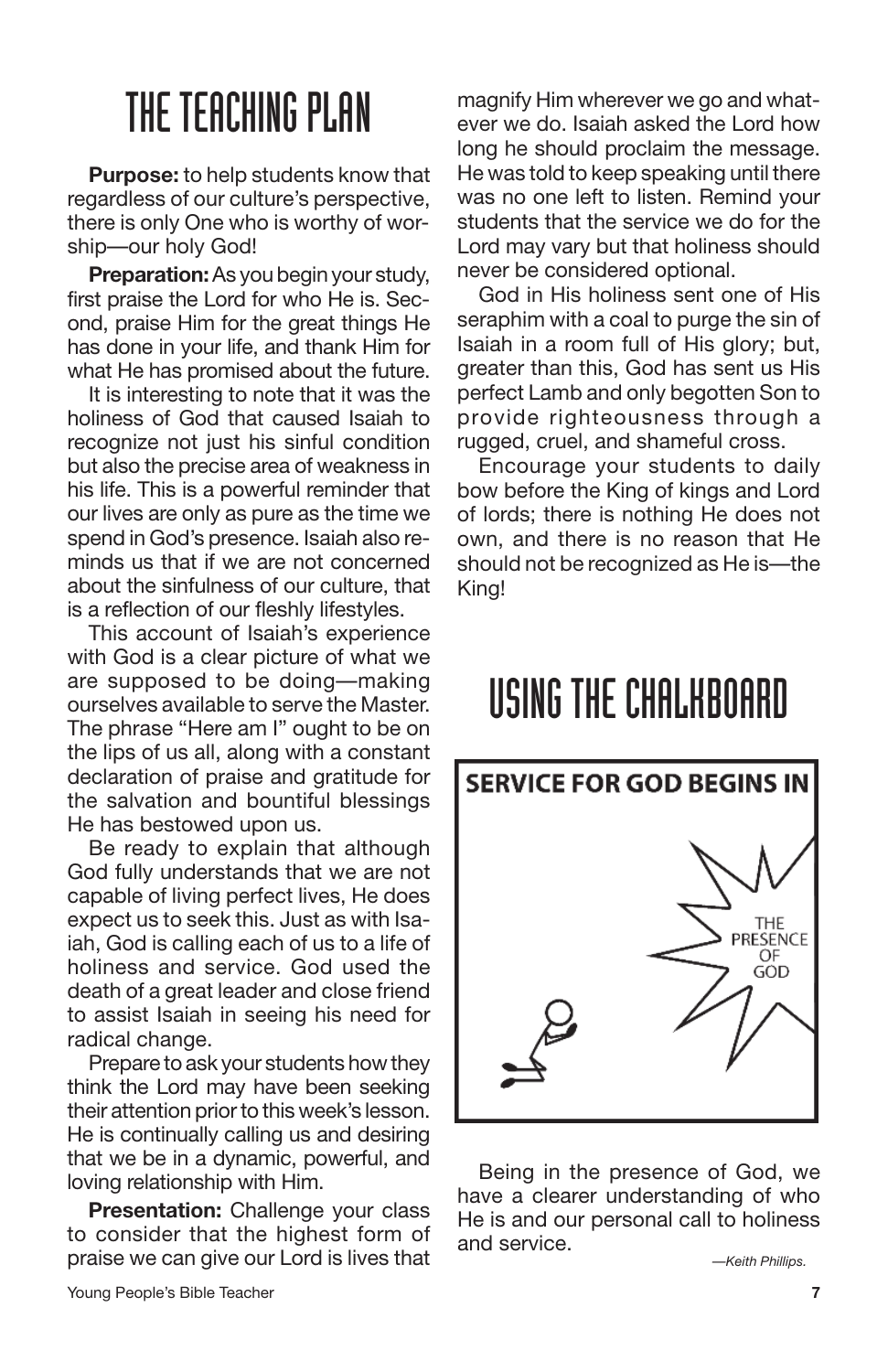**Purpose:** to remind students that God is good and has done great things. We are commanded to publicly proclaim the wonders of His works with enthusiasm and gladness.

**Preparation:** Read the previous chapters to better understand the flowof praise preceding this passage. Be ready to explain from Isaiah 12:1 that the phrase "that day" refers to the time of the future reign of Jesus on earth. Israel will be glad and rejoicing that God never gave up on them. Prepare to discuss how God is long-suffering and worthy of our praise; there is no match for His love.

God is quick to forget our sins and failures and quick to restore us to Himself. We all have reasons as to why we are thankful for His grace toward us. Plan to ask students whether they believe we praise Him as we should for all the grace He has shown. Salvation is more than an occasion or event; salvation is the Person of Jesus Christ, our Deliverer and our Redeemer.

We praise Him for the day that our salvation will be complete. We can only imagine how we are yet to benefit as a result of God's goodness to us. We would do well to spend more time anticipating what God has prepared for those who love Him.

**Presentation:** Begin the class by asking a volunteer to read the assigned Scripture aloud. Then lead your class in prayer, asking the Holy Spirit to magnify the deep truths of His Word during the class time. Challenge students to always be grateful for the forgiveness we have received from God, as He no longer associates us with our past sin. We should also praise Him for His faithfulness, as He is our strength. We no longer have to face the daily difficulties of our lives in fear.

Isaiah continued by reminding his

readers that God is the well that never runs dry, our future joy, hope, and peace. Our praise should be both private and public. We are to declare His praise to others and make mention of His name, for He is worthy!

Help the students to understand that we do not sing *for* the Lord; we sing *to* Him. We offer our song to the Lord as a sacrifice of praise and adoration; we enter into His presence with humble hearts, honoring the King of kings and Lord of lords.

Ask your students whether they have anything that was not given to them. Sometimes we get complacent and live as though we take our blessings for granted. Use this time to call your class to a time of thankfulness and praise, for there is none like our Lord!

#### USINGTHE CHALKBOARD



We all choose to whom or what we sing our praises. Sound reasoning will confirm that there is only one who is worthy and capable of putting a new song in our hearts: our Lord Jesus.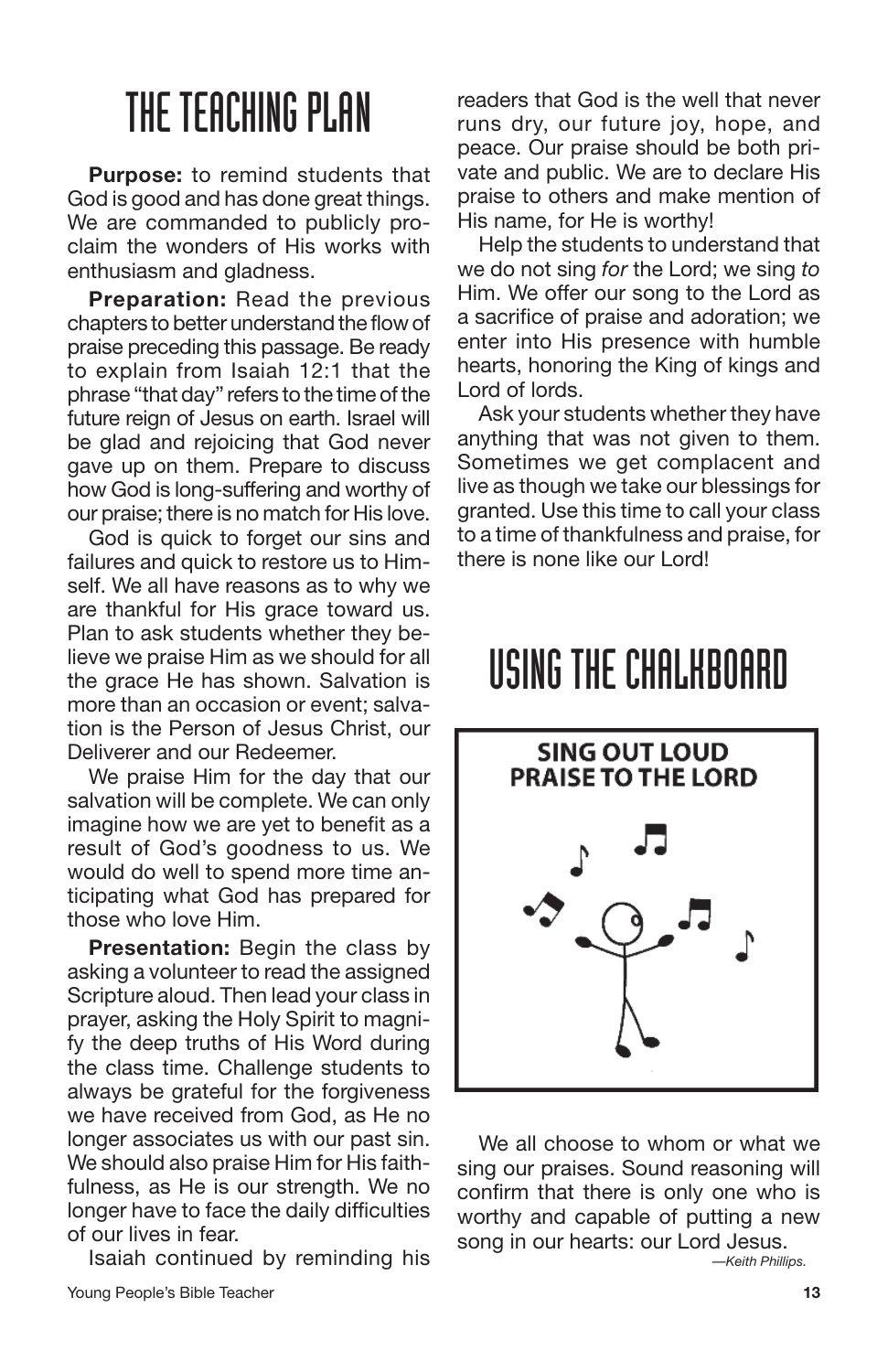**Purpose:** to remind students about the importance of an honest relationship with God. He knows when our actions do not come from humble hearts.

**Preparation:** It is very important to gain a good understanding of these Scriptures by reading them several times and using trusted study helps. Ask the Lord for help in comprehending the seriousness of the matter. Not only had the people betrayed God; they had also attempted to deceive Him, as if He were not capable of knowing their hearts, thus mocking Him.

Consider the consequences of others who have attempted to deceive God with unrepentant hearts. Think of King Saul and his seeking advice from the underworld, which led to his selfinflicted death, or Judas's betrayal of Jesus, which led to the horrible destruction of his life. God is forgiving and long-suffering, but we must not mock Him with unrepentant hearts and the expectation of no consequences.

Tell your students that formality of worship is not what God desires. He is interested in an intimate relationship that continues to grow and produce fruit in the life of the believer for the glory of God.

**Presentation:** Give the students a brief account of the history that led up to these assigned Scriptures. It is very important that the forbearance and longsuffering of God is emphasized. It is not God's desire to punish His children. However, as a loving Father, He can only tolerate disobedience for so long.

Tell the class that God had given the nation of Israel much truth. They had no excuse for walking in darkness, other than their willful choice. They had become blinded to His light because of their own unbelief and could no longer see God's truth. It was as if the Scriptures were sealed and they had no access. Help the students understand that we can become so familiar with and accustomed to the truth of God that we become dull of hearing and just go through the motions of service and worship.

Ask the students whether they are sure their speech matches their actions, for this is pleasing to the Lord and strengthens our testimony. We, the created, often lose our perspective as to who actually owns all that we see and do not see. This is God's universe, and the created are to worship the Creator.

Encourage class members to stay focused and not allow anyone or anything to become a stumbling block that hinders their walk with and worship of God. Students should keep short accounts with God; in other words, they should acknowledge their sin and seek forgiveness immediately.

#### USINGTHE CHALKBOARD



When we are humbled in heart, we will not need to be convinced or persuaded to bow before the Lord.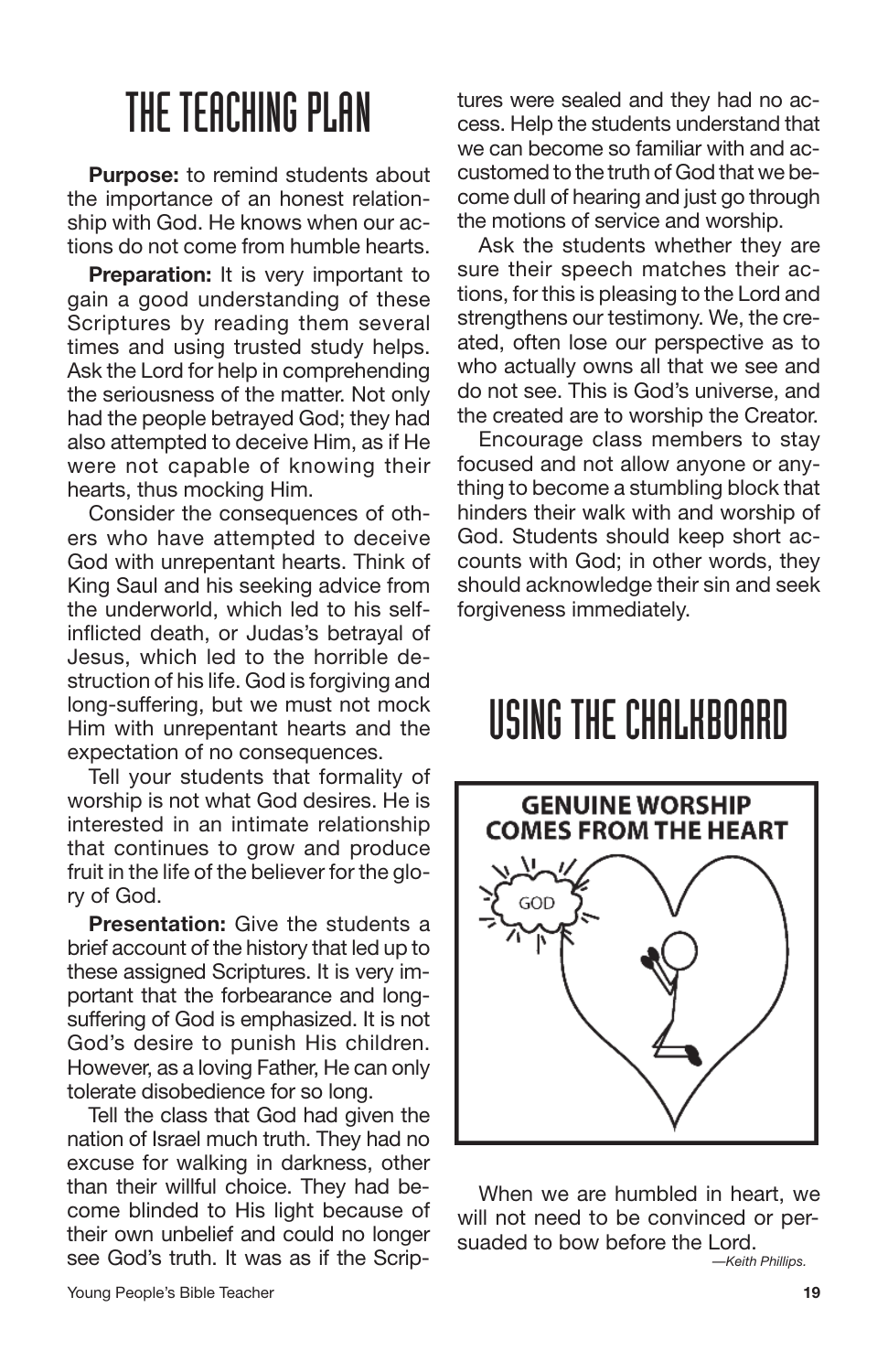**Purpose:** to teach students that God has great plans for the future. God always has a promise that instills hope.

**Preparation:** Prepare by reading the assigned lesson Scriptures several times. Review Isaiah 2:3-4 and 11:6-9 and various verses in Revelation 17, 19, 20, and 21. This will enhance your study preparation and broaden your understanding.

Isaiah 65:17 makes reference to the time beyond the millennial reign of Christ, when a new heaven and new earth will be created. Verses 18-25 refer to the preceding time, when Jesus will rule the earth for a thousand years.

Consider that we live in a fast-paced and pressure-filled culture that demands our attention every moment. We have access to every possible means of entertainment and technology one could possibly imagine. However, the truth of the matter is that even though these things are at times beneficial to our lives, they are not capable of giving us hope.

Be ready to explain to your students that they need to maintain a healthy balance in their lives. It is important they do not get so caught up in that which is current that they cannot rejoice over God's plan for the future.

**Presentation:** Begin the class with prayer; then ask for volunteers to read the assigned Scriptures aloud. Give students a brief background of events that had taken place during Isaiah's ministry. Help them see that it was a dark time. Much uncertainty was surely in the hearts of many.

Remind students that even when we fail Him, God never leaves us hopeless; He gives us a better day to look forward to. Ask students to voice any questions they have about these Scriptures and also to comment on what aspect of this upcoming glorious future appeals to them most. Do what you can to help students take ownership of this prophecy. Help them identify with it and claim it, seeing what God has promised them.

This lesson is an opportunity to remind your students that God is always in control. There may be times when it appears the devil and his wickedness are unhindered and unstoppable, but our Lord has promised He will have the last word.

Encourage the students not to be taken in by the times and godless society we live in but to stay true to the One who has the master plan and the power to complete it. What we see is *not* what we get; the best is yet to come!

#### USINGTHE CHALKBOARD



This illustration gives us a "new view." God has promised a day when where we live, the bodies we have, and all that we love will be newly created. *—Keith Phillips.*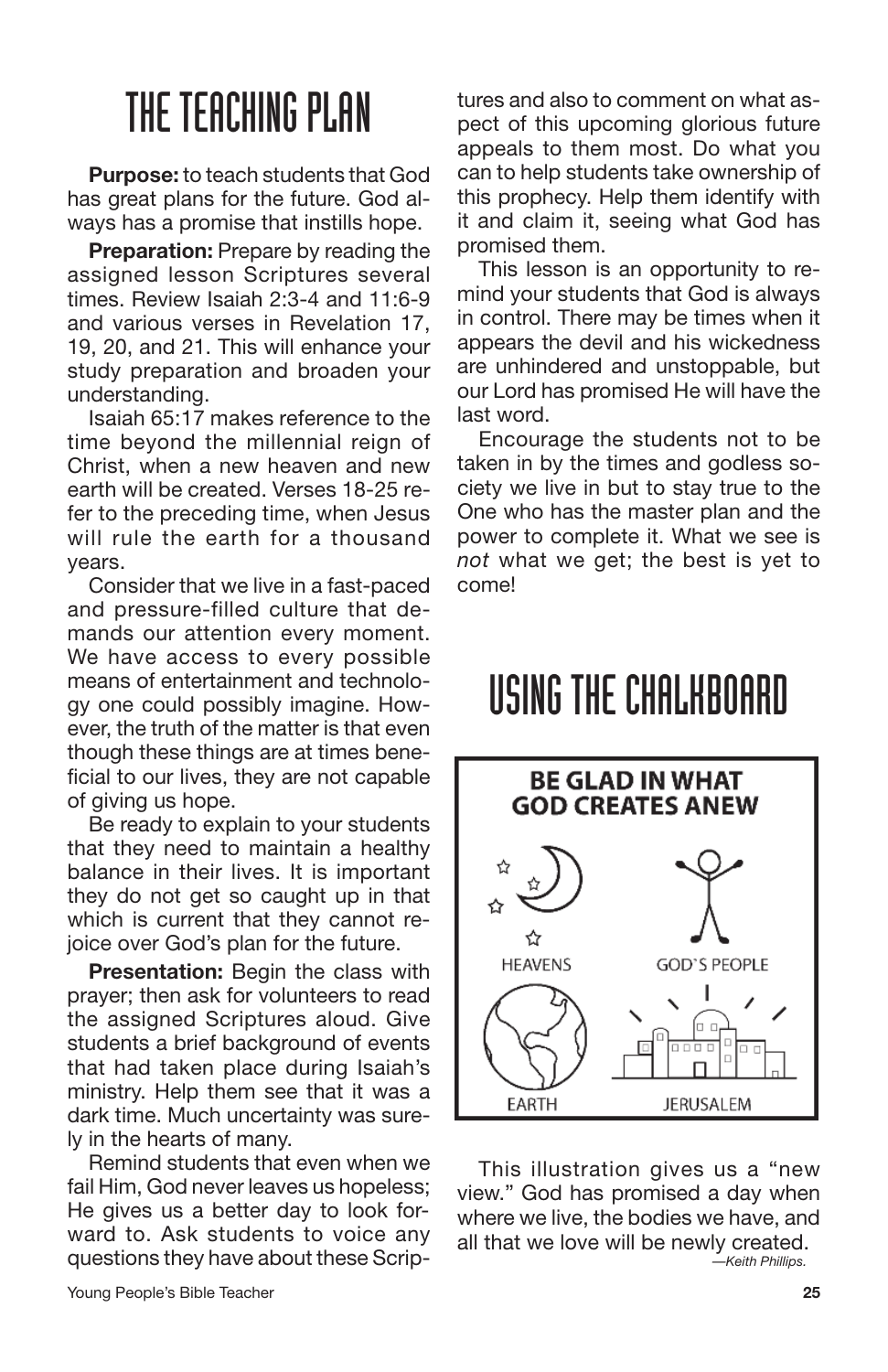**Purpose:** to help students see the importance of continual meaningful worship in their lives.

**Preparation:** As you read the lesson text, imagine yourself in the place of these believers. God had given them a new opportunity to reestablish their worship. Consider the blessing we have in the freedom to worship the Lord, and remember that it was when these individuals no longer considered worship a privilege and a responsibility that they lost this freedom.

Consider also that worship is not just a feeling or an emotion; we must *choose* to worship God. The believers of Ezra's day made a priority of orienting themselves to worship, and it was a unanimous decision. It is regrettable that we, as the body of Christ, have allowed formality and ritual to fill the time in our services that was meant for worship.

Be reminded that the time allotted for this class belongs to God; the agenda is His to decide. There should always be an open opportunity for a student to give a testimony of praise and thankfulness. As you prepare, pray that the Spirit of God will quicken the hearts of class members and fill the room with His presence.

**Presentation:** Ask for several volunteers to read the text. After a brief background on the lesson setting, pose several thought-provoking questions to the class. For example, you might want to ask students how they think Ezra felt: he was a priest but resided in captivity in a land where there was no opportunity for temple worship. How would class members feel if they no longer had access to places of worship?

Point out that the people understood the importance of the altar. Everyone needs a place he has purposely set aside to meet with God on a regular basis. A person's altar is the place of repentance, sacrifice, praise, and communion with God. Ask your students whether they meet with God daily. Do they bow before the King of kings and the Lord of lords at least once a day, even if they do not say a word?

It also should be noted that worship influences our giving. The people gave freely to the rebuilding of the temple.

Some think that worship is limited to the lifting up of hands in praise and being in the middle of a very exciting congregational meeting. This is good, but worship occurs anytime our actions are Spirit-led with the intent to magnify our Saviour.

When we give from our heart in true worship, it will influence all aspects of life. Challenge students to evaluate their worship.

#### USINGTHE CHALKBOARD



When we decide to joyfully worship the Lord, our joy will increase, and others will eventually decide to celebrate as well. Intensify the praise where you are.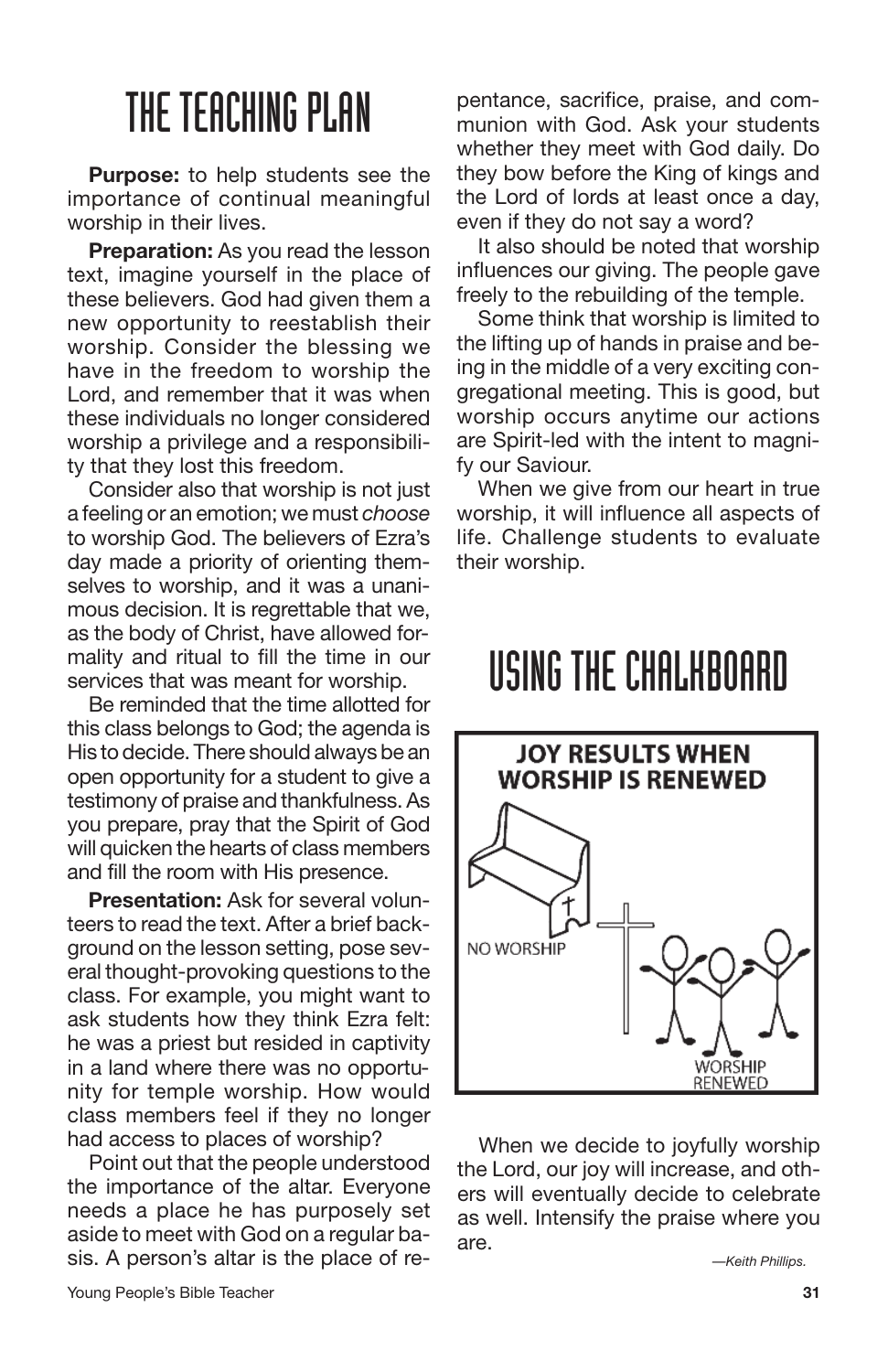**Purpose:** to remind students that it is important to work along with others to make an impact for Christ.

**Preparation:** Read the text several times. Also read Haggai 1:12 through 2:9 for further insight. Think about young adults who are anticipating making their mark on life. There are many factors that go into who they will become in Christ. A foundation speaks of a new beginning, surety and steadfastness, and anticipation of future growth.

Consider what sacrifices are needed to lay a foundation. Foundations are not built overnight, and it had taken the returning exiles a long time to arrive where they were now. We must continue in the task the Lord has for us.

**Presentation:** Read the text aloud, and then ask a volunteer to pray for the class and you as you begin to lead. Remind the students where the lesson from last week ended, and connect this lesson with it. It is important for them to see the determination of these believers. Ask students why it is necessary to have a foundation and why it is so essential to have a *strong* foundation. Point out that these verses indicate clearly that many young people were involved in this project. Ask them why they think the Scriptures revealed this fact.

The completion of the foundation was a significant event in the lives of these believers. Ask students to share some important events in their lives that were clear indications that God was at work. You can assist them by giving some personal examples to get them started.

Many of the people who had seen the original temple in all its glory were not impressed with what they were seeing now; there was much sorrow in their hearts. Emphasize that contentment is often all about perspective. God does not want us to live in the past. Always looking back neglects the future, and the future is what God has planned for us.

Tell the students that the glory of God had already left the old temple, so the structure was actually serving no useful purpose when it was destroyed. A good lesson to learn is that sometimes God decides to tear down so that He can start over. This is also true in our lives, since we are the temple of God.

It was regrettable that a clear sound of praise was not heard that day, but this is a good illustration of what happens when there is division in God's church. Challenge students to think in the upcoming week about the foundation God wants for their lives and the example they can set for others.

## USINGTHE CHALKBOARD



Use this illustration as a reminder that the beauty of the building is not as important to God as the attitude of the workers called to His service.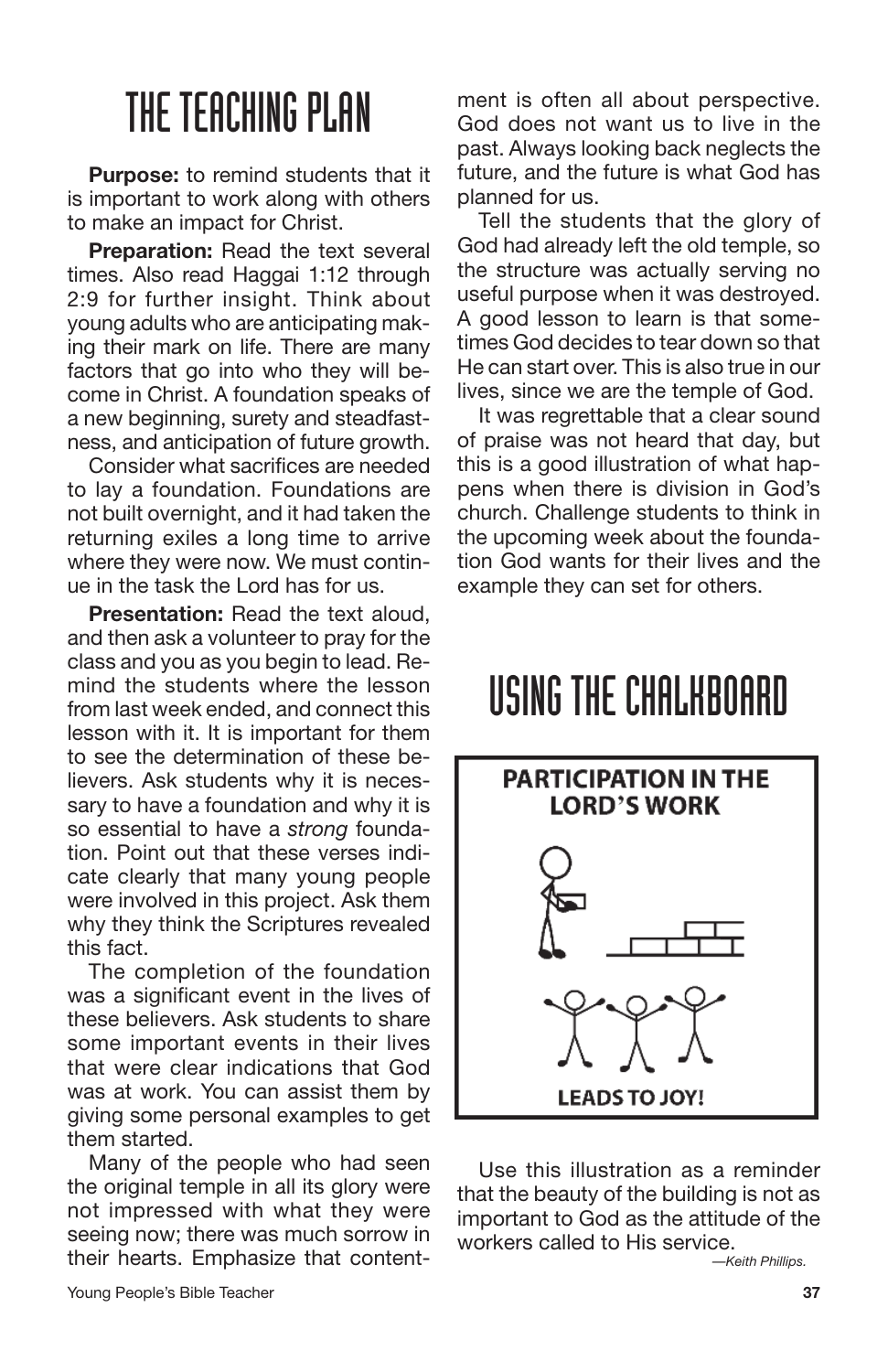**Purpose:** to remind your students that they can celebrate with joy because of God's faithfulness.

**Preparation:** Begin your study early in the week, and ask the Lord to give you the insight needed to teach the lesson. Read the text and supporting passages to ensure a clear understanding of the subject matter. Be sure to jot down truths as they come to you throughout the week. This lessens the possibility of forgetting them.

Consider an interesting introductory question, such as "If you knew what you were doing was pleasing to God but legally you were told to stop until further notice, what would you do?" Obviously, this question is an opening for all sorts of conversations, providing a great opportunity for you to speak directly to students' hearts.

Be prepared to explain to students that the joy of success does not always come easily. Often there are obstacles, hindrances, and setbacks before we see the fruits of our labor. Students should know that God has not changed; He loves and cares for them just as He did the temple builders.

**Presentation:** Open the class with prayer; then ask for volunteers to read the text aloud. Explain to students that it is God's desire for His children to experience joy in their walk with Him. However, there are criteria that must be met to know the joy that comes from God.

A person must first have a growing, intimate relationship with Christ. Second, just as with the temple builders, stress to the class the importance of steadfast faith and the setting of goals. Remind students that if they aim at nothing, they will hit it every time.

Third, it is interesting to note the unity of purpose in the building of the temple. Attitudes of selfishness, unhealthy independence, and arrogance will prove to be detrimental to a believer's spiritual maturity and emotional health. God wants us to build relationships and work together with others. We are to follow the Lord's lead in all relational issues.

The temple builders faced some difficult times as they worked to obey the Lord. Sometimes our feelings and emotions are like a roller coaster, going up and down. Point out that it was encouragement from the Word of God that kept the builders going. The temple builders were wise to seek counsel from those God had sent to lead and encourage them.

Finally, we see that these believers separated themselves from the wickedness of the surrounding culture. Ask class members to evaluate their joy. Do they need to make changes?

#### USINGTHE CHALKBOARD



It is God's faithfulness that sustains our joy when we work and wait. Celebrate with those who have helped you along the way.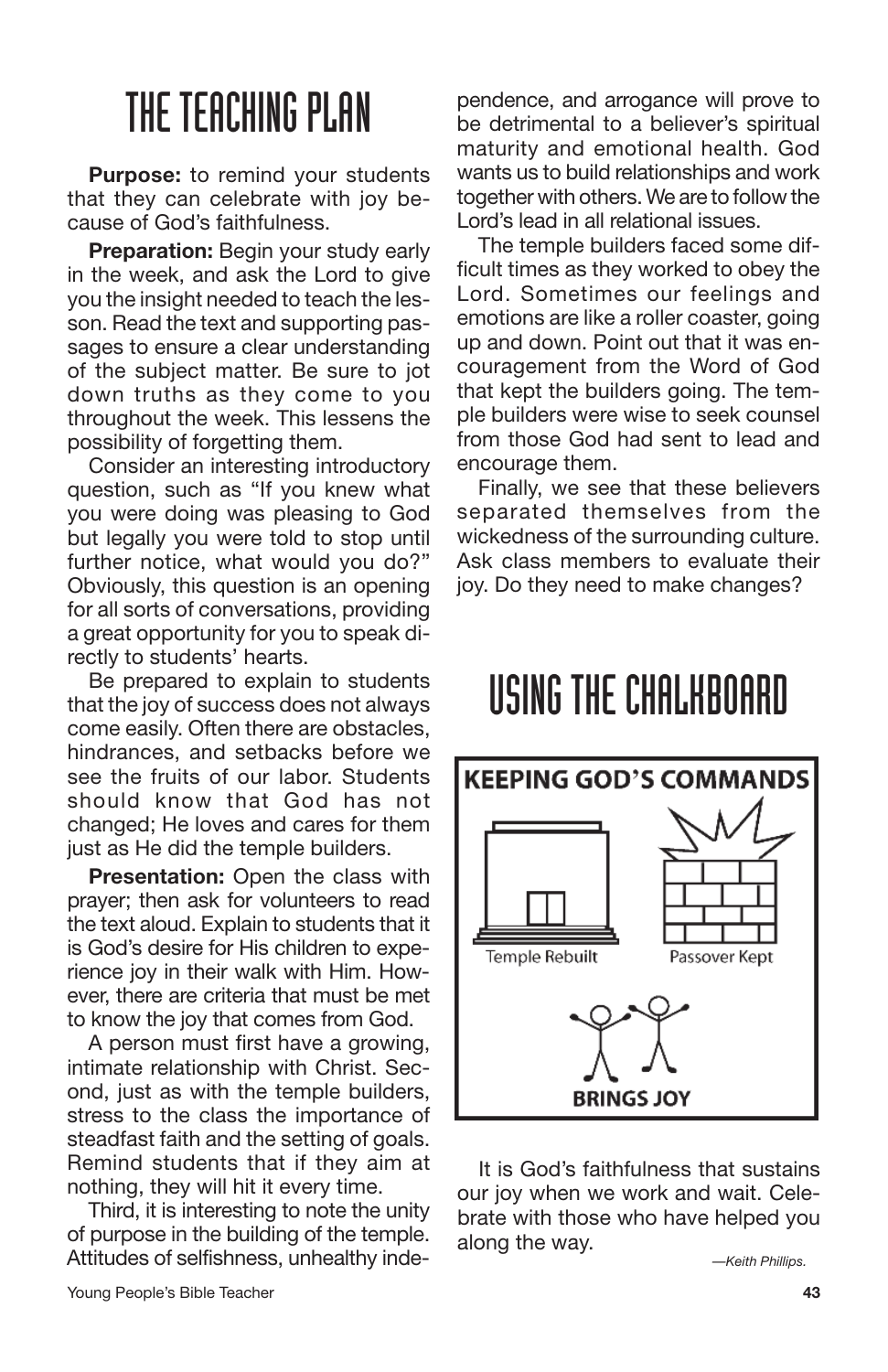**Purpose:** to teach students that it is God who protects and provides.

**Preparation:** Conduct an honest evaluation of your prayer life. Settle any issues God may bring to your attention. Read the text several times until you feel you fully grasp it; then review Christ's teachings on prayer.

As much as possible, put yourself in Ezra's shoes. He had a great responsibility, and it seems that for the first time he was fully aware of it. Notice Ezra's humanity and honesty, which brought him to humility. It is when we see the truth of our helplessness that we seek God with the right heart.

Our prayer life is not all about us. Ezra saw the challenges that lay ahead, and he was mindful of the families and the children who would travel to Jerusalem. We need a clean relationship before the Lord, for many are depending on us. We never knowwhen the sudden changes of life will require that we call out to our Lord.

**Presentation:** Ask for volunteers to read the text aloud, and then lead the class in prayer before teaching. Point out that just as Ezra was conscious of needing God's help, so we sometimes realize that we have underestimated our need for the Lord. This is not a time to push through and just hope for the best as we depend on the abilities of others and ourselves. God understands we are human, and He is not eagerly waiting to punish us. As a loving Father who wants to help us, He desires that we come to Him.

You may want to refer to Jesus' time of fasting in Matthew 4:1-11 and His teaching on fasting in 6:16-18. These insights will be of great benefit to students in the future. Stress that the decision to fast is Spirit-led and reflects our sincerity in seeking the help of God.

This text in Ezra is a reminder that we should ask God's blessing on the work

we do, on our travel, on our times of uncertainty, and as a testimony of our faith in God. Most children are taught that they can accomplish anything in life and become whatever they want to be. The problem with this equation is that God's will is not part of the solution.

As believers, we must realize that God has the greatest plans for our lives. We are to seek Him for direction, wisdom, and courage to be successful in life. In Ezra 8:31 we see that God delivered the returning exiles from the hand of the enemy. Remind your students that the devil, the world, and our flesh will constantly be aggressive against our desire to grow in Christ. Like Ezra, we must seek God's will concerning the journey that He has entrusted to us.

#### USINGTHE CHALKBOARD



Use this illustration as a reminder that we should seek God for all that we need, along with the courage to accept responsibility for what He has already given.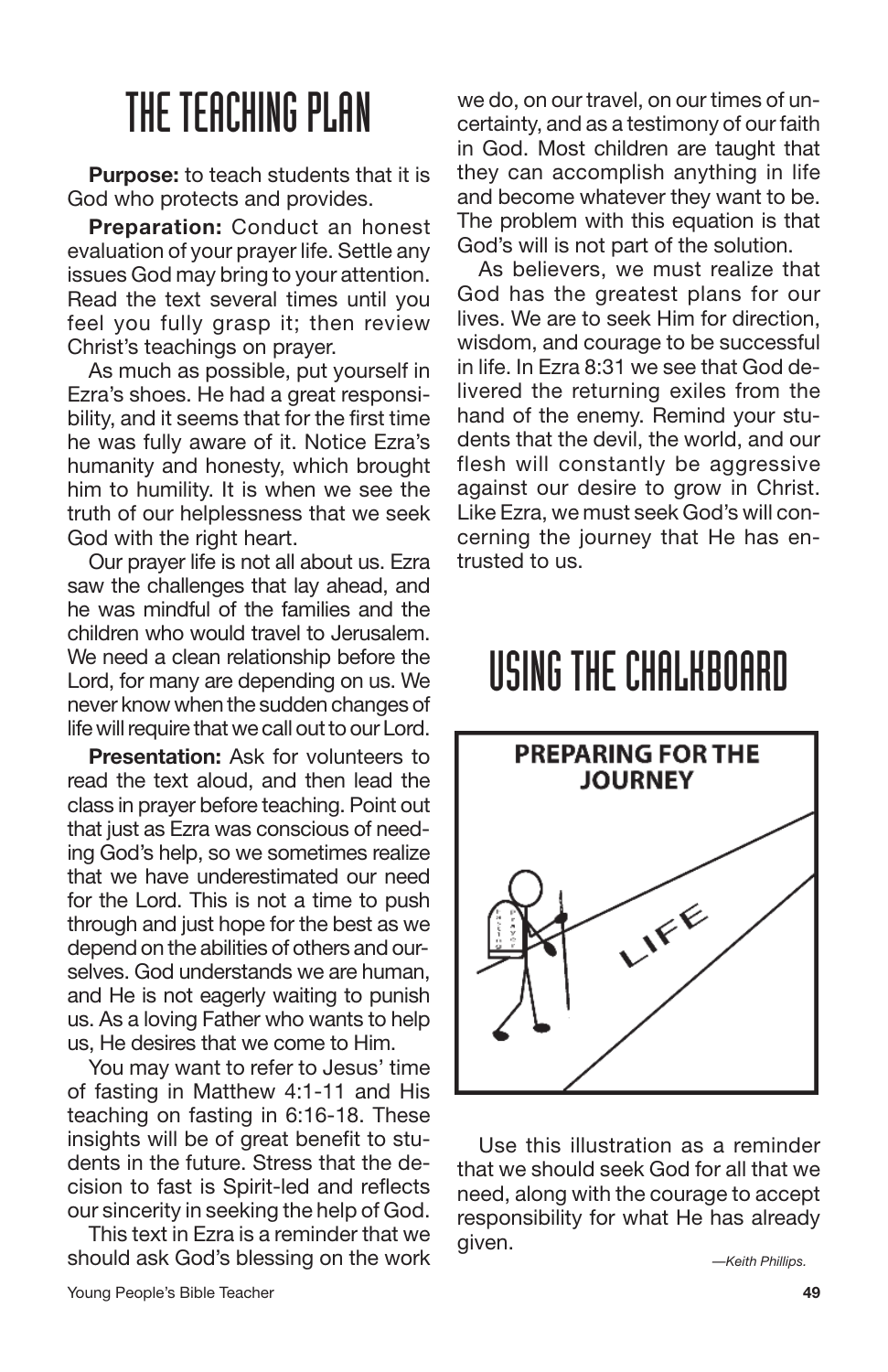**Purpose:** to teach students that God has entrusted us with His many blessings.

**Preparation:** Read these Scriptures slowly, and give them much thought. Ask the Lord for sensitivity to His Spirit so that you will have much insight as you prepare and think along the lines of stewardship, accountability, and honor.

Keep in mind that just as the gifts described were precious because they were holy, so too are the gifts that God has given each of us. Consider that we are the temple of God and carry special gifts to glorify and magnify the One who sits on the throne of our heart.

Think about the hostile territory these exiles would be passing through with the gifts and treasures. This is a reminder that what God has given us is not just for the safe confines of our Sunday services. We are to walk the backstreets and dark places of the world so that others can see His glory.

Prepare to ask your students to name some of the gifts God has placed in their temples and how they are using them through the week to praise the King of kings. Suggest some of the people and places that could benefit from the gifts they have.

**Presentation:** After the reading of the text, call on a student to pray for this week's lesson. Ask students how much thought they have given to their purpose in life. Then ask them whether they have considered the significance of God's blessing upon them. Point out that just as Ezra chose certain individuals for the journey, God has separated us for His purposes.

And just as these priests would be accountable for the care of the gifts until they reached their final destination, so too are we. You may want to refer to II Timothy 1:6, where Paul admonished young Timothy to stir up his gifts. Remind students that we are to steward our gifts by strengthening and enhancing them through prayer and practice.

The purpose of the treasures and gifts taken to Jerusalem was to distinguish the temple as the dwelling place of the true and living God. Ask students how God is using the gifts in His temple, their bodies, to proclaim that He is the only true and living God.

Point out that Ezra 8:30 indicates that the priests accepted the gifts and the stewardship of them. There may be students in your class that have not stepped up to the plate in this regard. Remind them that truly content people are obedient to God and desire to please Him above all. The gifts from God are what sweeten the journey of life. Also remind them that Satan is a liar and desires to keep us from utilizing God's gifts to bless others.

## USINGTHE CHALKBOARD



Take care of what God has entrusted to you, knowing that it is meant for His glory.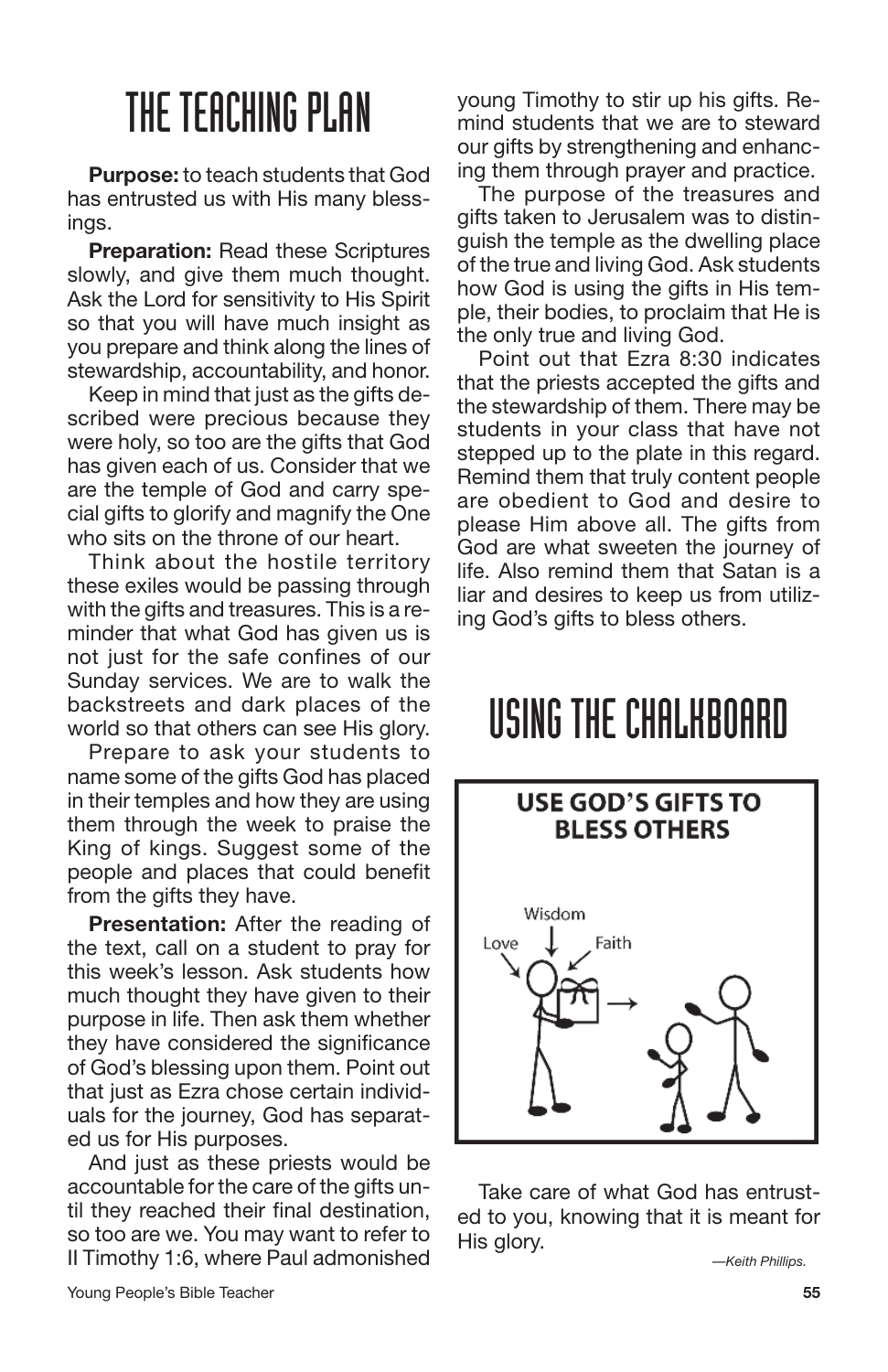**Purpose:** to teach students the importance of continually celebrating past blessings and deliverances of the Lord.

**Preparation:** Be sure to read historically related Scriptures to help you gain a better understanding as you prepare. Be ready to speak on the knowledge we receive when we become students of God's Word. Worship requires not only obedience but preparation as well.

Think about how we sometimes just want an emotional, feel-good experience in worship without a hunger for Him. We have pep rallies and tailgating to prepare us for the big game, and these sometimes require a lot of work and commitment. However, we so often go to church without any forethought or anticipation of the manifestation of our Lord. Challenge yourself this week to pray and to take steps of preparation for worship.

Ezra reminds us that the people experienced great gladness as they went through this process. This would be a thought-provoking opportunity to ask your students about their joy level and how this affects worship. Some may need to evaluate, survey, and make adjustments in their lives. True worship will not allow for distractions. We should ask ourselves whether God has our complete attention. True worship also does not allow for desertion. Does God have our total commitment?

**Presentation:** Read the text, and open the class in prayer. Clarify to students that—just like the people of Nehemiah's day—when we read the Scriptures, we are to act upon the truth we have learned. The people lived temporarily in booths as a reminder of the journey of their forefathers from Egypt. They celebrated the protection that God had given them.

Encourage students to reflect on the goodness of God in their lives. We should never forget where we have come from and that God blesses obedience. Remind students that God is still protecting and providing for them. When a nation forgets its history, it is destined to repeat it. Ask students what important lessons America has forgotten and why the country needs to return to its biblical foundation. Point out that the believers in Nehemiah's day took steps to remain appreciative of God's past blessings.

Ask the class to discuss how members are showing their appreciation for all that God has done in their lives. Point out that Ezra indicates that all the people had their individual times of worship but that they also came together on the eighth day of the feast. Share with students that we are to meet together to worship, to encourage one another, and to be strengthened by God's Word.

## USINGTHE CHALKBOARD



A careful reading of the Scriptures should always cause us to ask ourselves what our response should be and to seek how God wants to change our lives. *—Keith Phillips.*

Young People's Bible Teacher **61**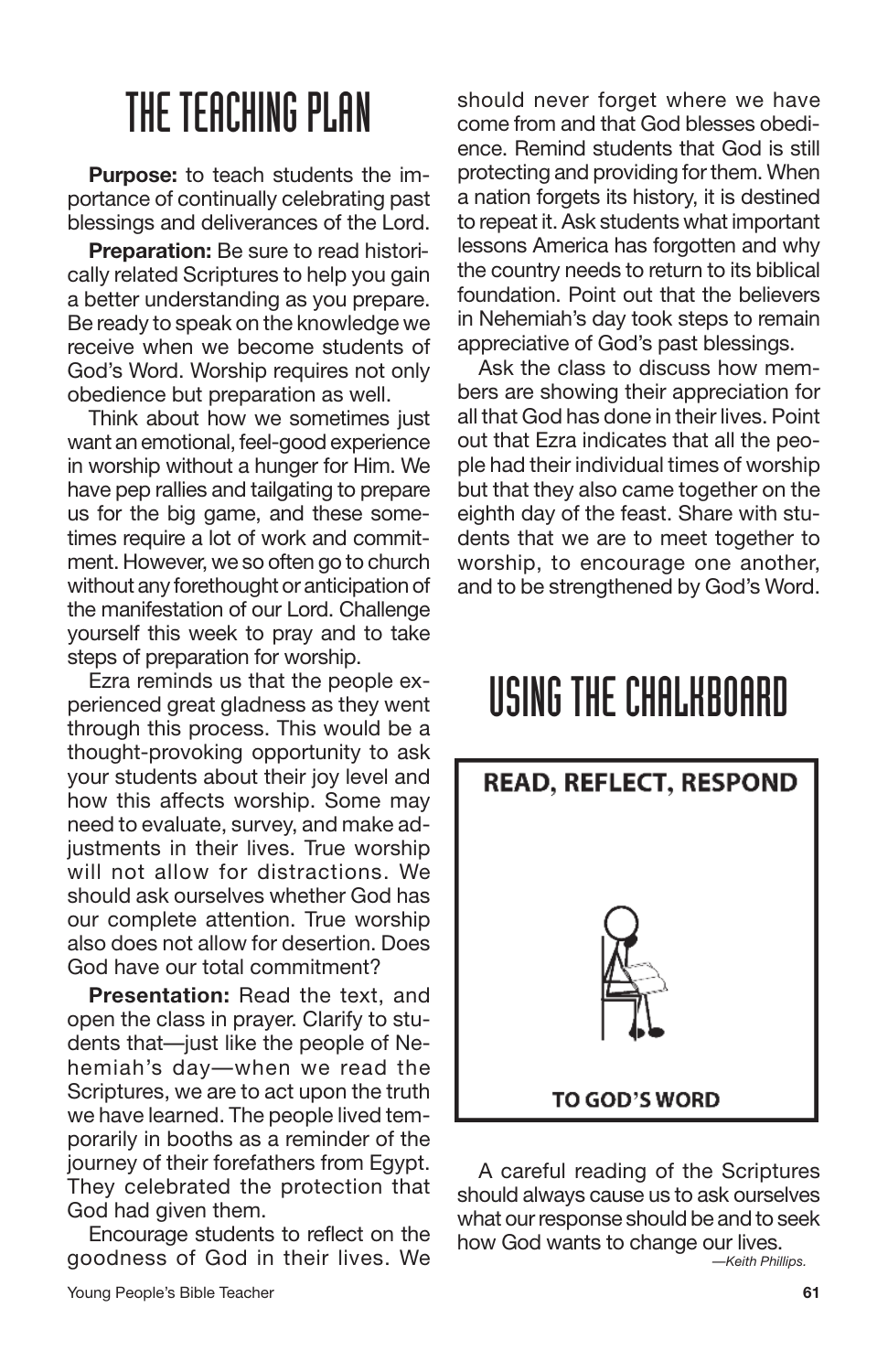**Purpose:** to help students understand how dreadful sin is but that God hears our prayers of repentance.

**Preparation:** This lesson deals with very important subject matter. Consider spending extra time in prayer as you prepare, and be sure to include the names of your students. It would be wise to read all of Nehemiah 9 at least twice in order to get familiar with the subject matter.

Be prepared to refer to the wisdom and insight of Nehemiah and Ezra. Both of these men knew that God would be doing more than rebuilding a wall and a temple; He would also be rebuilding a people. Make mention of the people's acknowledgment of their sins and the sins of their fathers. It was important for the exiles to know that they had sinned and fallen short of the glory of God (Rom. 3:23) and that they were not to follow in their fathers' pattern of disobedience.

All this took place a very short time after the praise and celebration of Nehemiah 8. Be mindful that once we begin to deepen our relationship with God, we will see more of our sinful selves. Confession is not a once-in-a-lifetime, or at least very infrequent, event. God is continually conforming us to His image as He purges the impurities from our lives. The key is our willingness to allow the Holy Spirit to work in us. Ask the Lord to search the depths of your heart. Be still before Him and wait.

**Presentation:** Ask for volunteers to read the text and additional verses that you sense are needful. Then lead the class in prayer. Students need to understand that although times seem to change, God does not. Sin is still sin, and it has devastating effects on our lives. It is no respecter of persons, regardless of age or gender, and no one is exempt from its grip and destruction.

Point out that the exiles' prayer was also focused on the spiritual condition of their land and their leaders. If there was ever a time our nation and our world needed prayer, it is now. We are living in a very sad and frightful time. The hand of God's judgment is becoming more visible as we see a struggling global economy, terrorism, an increase in natural disasters, and weather patterns that often perplex meteorologists.

Challenge your students to see the world beyond their normal perspective, as there are many reasons to pray. Nehemiah 9:36 summarizes what happens when God's people are not sensitive to spiritual issues. These people had become the servants of others in a land that God had originally given to them. It is wise for us to ask God to search our hearts daily.

## USINGTHE CHALKBOARD



The people of Nehemiah's day did not hesitate to confess their sins. We should ask God to search our hearts. He will let us know whether we are "thank-full" or "self-full."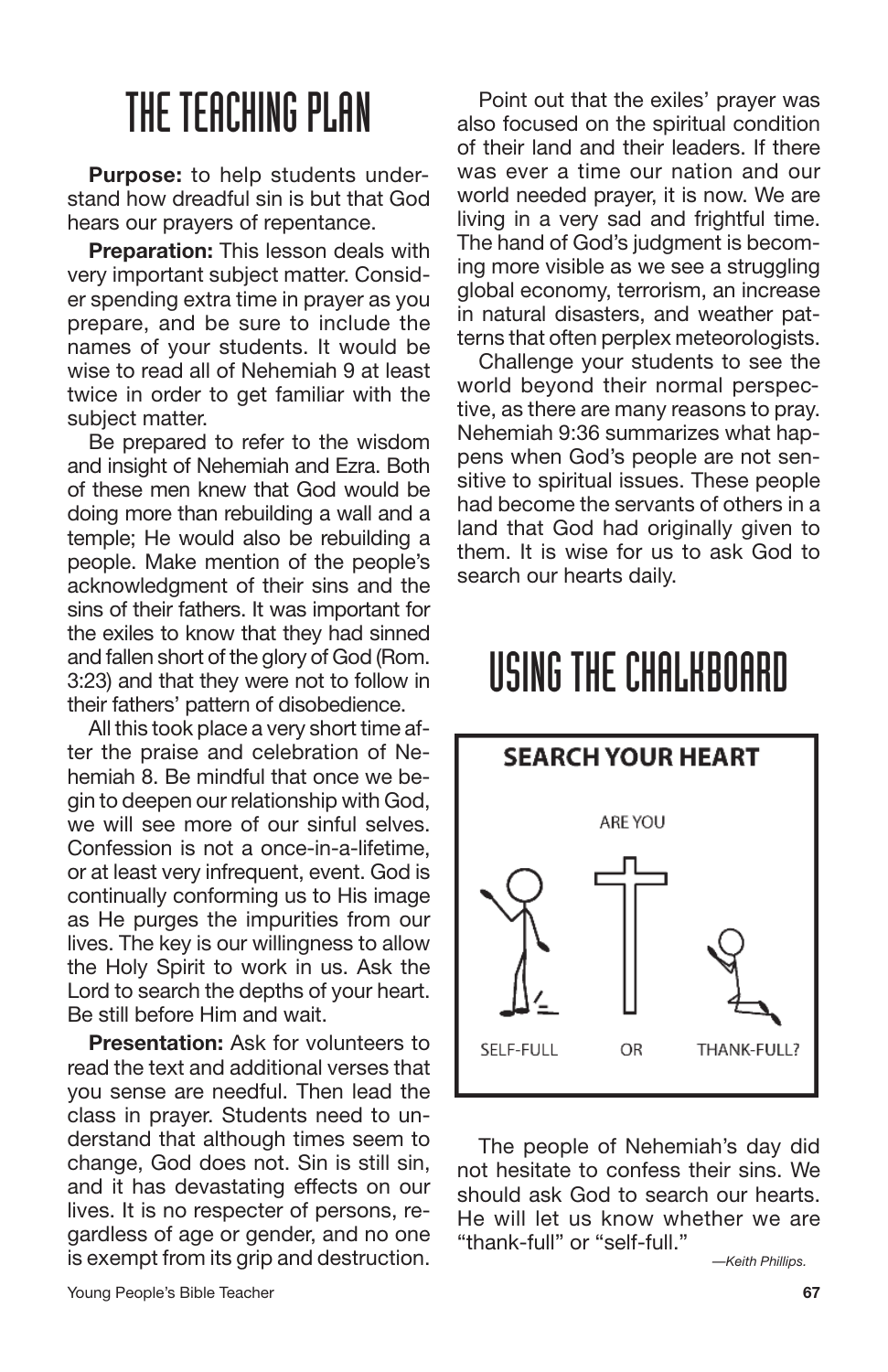**Purpose:** to teach students to always be thankful to God and to publicly declare His goodness.

**Preparation:** As you prepare, think about one of the most anticipated and exciting days of your life. Think about a time when you had worked very hard for something and now looked forward to reaching your goal. You may recall that others suggested you were wasting your time or even discouraged you from continuing.

There also may have been a situation when you knew that, if it had not been for the grace of God, there was no way you could succeed. Keep these thoughts in mind as you read the lesson text. Nehemiah and the people were planning a celebration that the locals and those from afar, including their enemies, would not be able to ignore.

Go back to Nehemiah 1 and 2 to reread about the prophet's brokenness, his building strategy, and his courage. Be ready to remind students that celebrations happen when we seek God with humble hearts, a willingness to work, and a determination not to quit.

**Presentation:** Read the text, and open the class with prayer. Begin by asking the students to recall a time in their lives when they were glad everything had returned to normal. Then say that that is somewhat how the people of Nehemiah's day were feeling. Ask students whether they thanked the Lord when their lives returned to a better day.

Point out that this celebration of the exiles represented a time of rebuilding not only a wall but also their lives. They were safe now and had protection from their enemies. This event also transitioned them into being available for new service to the Lord. Students need to know that there are many seasons of life and that we need to be willing to transition as God changes our circumstances and needs. We should be thankful that God is always at work in our lives.

Ask students how they express their gratefulness to the Lord. Do they sing, or do they sacrifice? Nehemiah and the people did both. Worship is giving back to God what He has already given us: our talents, time, and treasures.

Notice that Nehemiah 12:43 refers to great sacrifice and great joy. These people did not go into this halfheartedly; they celebrated, praised, and worshipped as loudly, as long, and as passionately as they could.

Stress to the students that they can dedicate themselves to the Lord today and rejoice as they do so. Broken walls and devastation in their lives are no match for His grace. Lead your class in a celebration of who God is and the great things He has done.

#### USINGTHE CHALKBOARD



Use this illustration as a reminder that God desires and deserves the praise of His people.